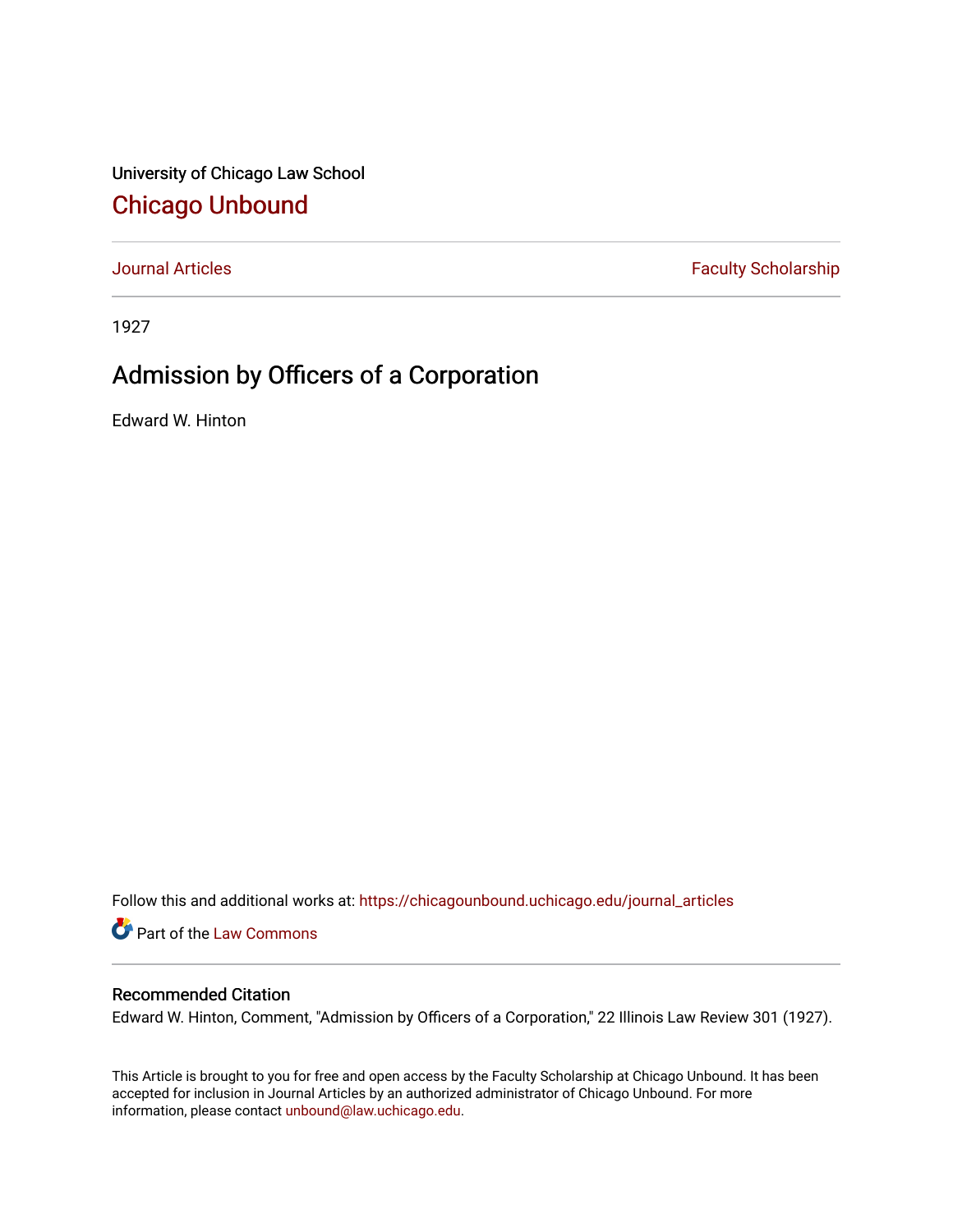be made to bear a construction that will support the result reached in this case. The great judge in that case said:

"The distinction is very clear: Where mutual covenants go to the whole consideration on both sides, there they are mutual conditions, the one precedent to the other; but where they go only to a part, where a breach may be paid for in damages, there the defendant has a remedy on the covenant, and shall not plead it as a condition precedent."

But the two provisions of the agreement in the case under discussion were not mutual covenants going "to the whole of the consideration on both sides." The buyer did not contract solely for an extension of time within which to remove the timber, nor did the seller contract solely for the buyer's reasonable efforts to remove the timber. The substance of the consideration given by the seller was his transfering, or his covenant to transfer, the timber, and by the buyer his promise to pay the purchase price. The principle of *Boone v. Eyre* might be authority for saying that the covenants to buy and sell are mutually dependent covenants, and therefore the performance of one should be a condition precedent to the duty to perform the other, but unusual powers of imagination are required to see how the principle of that case can be authority for holding that "the covenant to extend, and the covenant to make reasonable efforts to cut and remove the timber within five years are dependent covenants the performance of the latter. **by** the purchaser being in effect a condition precedent to the purchaser's right to require the vendor's performance of the former."

**GEORGE** W. **GOBLE.**

EVIDENCE-ADMISSION BY OFFICERS OF A CORPORATION.-[United States] A recent opinion<sup>1</sup> by the Supreme Court in one of the famous oil cases presents an unusual problem in the use of admissions **by** an officer of a corporation. The United States filed a bill in equity against the Doheny Oil Companies to cancel certain leases of oil lands which Secretary Fall had made to them. One of the grounds relied on was that Doheny had furnished \$100,000 to Secretary Fall **by** which he had been improperly influenced in the negotiations. The facts are more fully set out in the report<sup>2</sup> of the case in the circuit court of appeals.

It appears from that report that Doheny was the president of each company and that he carried on the negotiations which resulted in the execution of the leases. Afterward the Senate appointed a committee to investigate the oil leases executed **by** Secretary Fall. Doheny voluntarily appeared and testified in this investigation

this part is immaterial and comparatively unimportant, and leaves unperformed the substantial part of his undertaking, he **may** nevertheless recover from the defendant. Modem cases do not support the doctrine. See 2 *Williston* "Contracts" (1920) sec. 822; *Cost qan* "Performance of Contracts" **(1927) 96, 97.**

*1. Pan-American Petroleum Co. v. United States* (1927) 47 Sup. **Ct. 416.**

*<sup>2.</sup> Pan-American Petroleum Co. v. United States* **(1926) 9 Fed. (2nd)**761.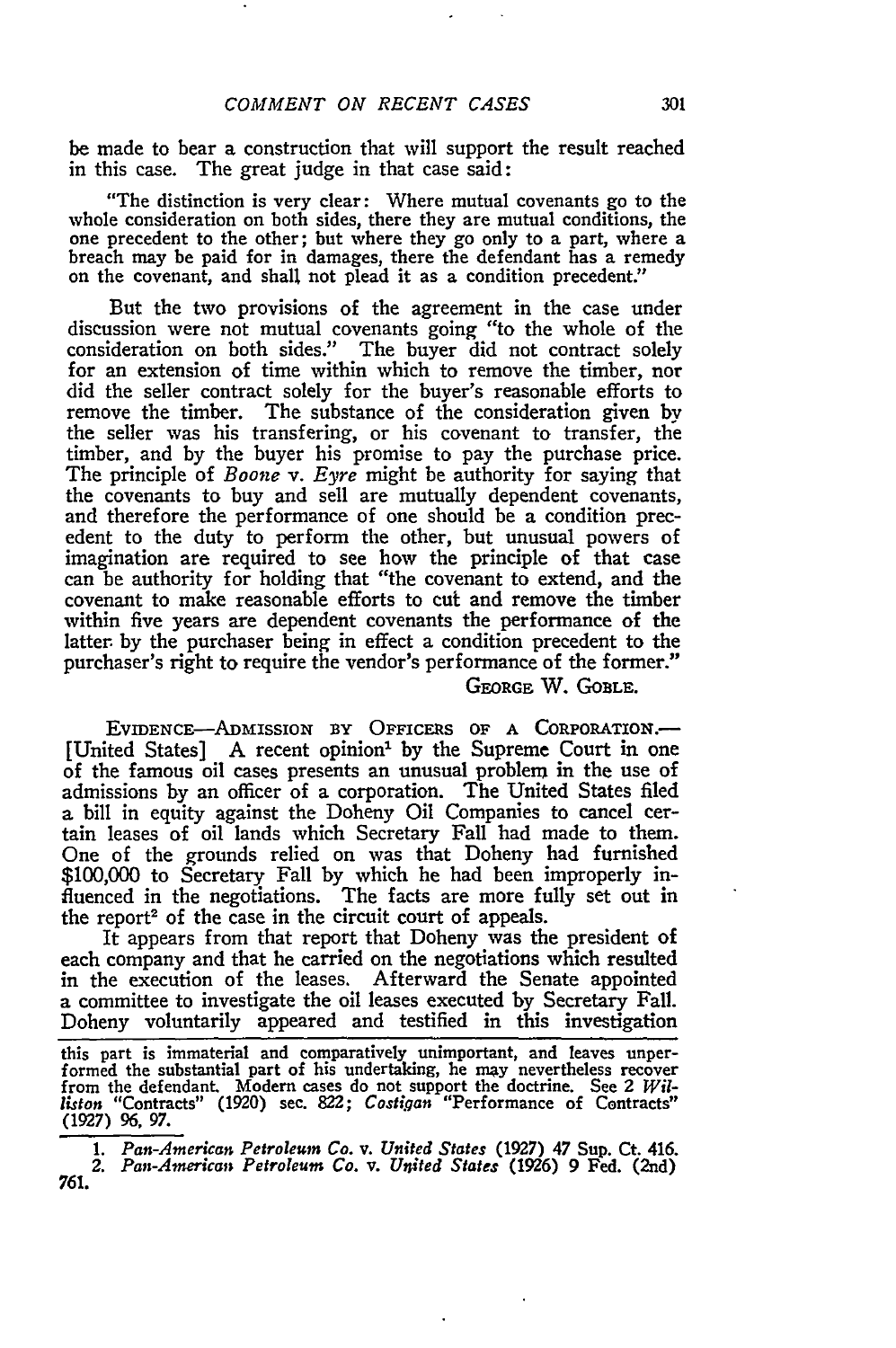that while the negotiations **were** in progress **he** furnished **\$100,000** to Fall as a, personal loan, etc. At the trial in the district court Doheny claimed privilege and was not compelled to testify. The district court admitted proof of Doheny's testimony before the Senate committee to prove the alleged payment to Fall. This evidence was received over the objection of the defendants, "that said statements were not shown to have been made as a part of any transaction of the defendant corporations, or as a part of the res gestae of any corporate transaction, or under circumstances showing any express or implied authority to appear before the Senate committee and speak for said corporations."

The court of appeals sustained the admission of this evidence on the ground that it sufficiently appeared that Doheny was acting within the scope of his authority as an officer and agent of the defendant corporations, and that his statements before the investigating committee were therefore imputable to them.

The Supreme Court affirmed the ruling on the following reasoning:

"The finding that Doheny caused the **\$100,000** to be given to Fall is adequately sustained **by** the evidence. Early in 1924 during the investigation of these contracts and leases **by** the Senate committee, Doheny voluntarily appeared as witness and there gave testimony for the purpose of explaining the money transaction between him and Fall at the time the initial contract was being negotiated. At the trial of this case over objections of the companies, his statements before the committee were received in evidence. Petitioners insist that they were not admissible. But Doheny acted for both companies when the contracts and leases were negotiated. He controlled the voting power of one that owned all the shares of the other. He was President of the Petroleum Company up to July 24, **1922,** and then became chairman of its board. He was President of the Transport Company until December **7, 1923,** when he became chairman of its board. He was chairman of both when he testified. There is no evidence that his control over or authority to act for these companies was less in 1924, when he appeared for them before the committee, than it was in **1921** and **1922,** when he negotiated and executed the contracts and leases. The companies were much concerned as to the investigation lest it might result in an effort to set aside the transaction. The hearing before the committee was an occasion where it was proper for them to be represented. Doheny had acted for them from the inception of the venture. The facts and circumstances disclosed **by** the record justified the lower courts in holding that, when he testified before the committee, he was acting for the companies within the scope of his authority. His statements on that occasion are properly to be taken as theirs, and are admissible in evidence against them. *Chicago v. Greer* **9** Wall. *726, 732, 19* L. **Ed. 769; Xenia** *Bank v. Stewart* 114 **U. S.** 224, *229,* **5** Sup. Ct. Rep. 845, **29** L. **Ed. 101;** *Fidelity & Deposit Co. v. Courtney* **186 U. S.** 342, 349, **351,** 22 Sup. Ct. Rep. **833,** 46 L. **Ed. 1193;** *Aetna Indemnity Co. v. Auto-Traction Co.* **(C. C. A.)** 147 Fed. **95, 98;** *Joslyn v. Cadillac Co.* **(C. C. A.)** *177* Fed. **863, 865;** *Chicago, Burlington & Quincy R. R. Co. v. Coleman* **18 Ill.** *297,* **298, 68** Am. Dec. **544."**

If the "facts disclosed **by** the record" justified the district court in holding that Doheny was speaking for his companies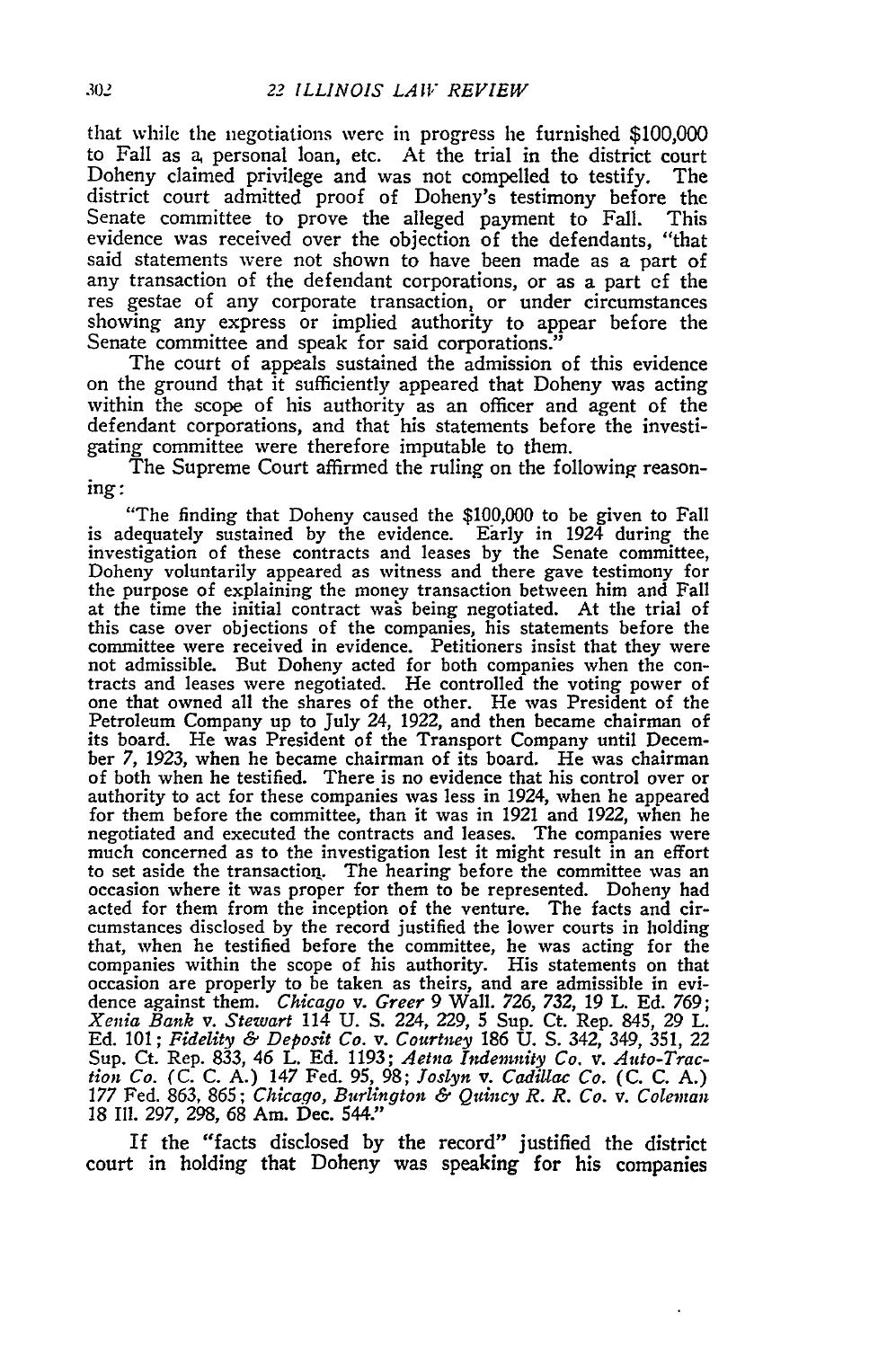within the scope of his authority, when he testified before the Senate committee, the admissibility of his statements would seem to follow as a matter of course. The cases<sup>3</sup> cited in the opinion are not precisely in point because they all seem to involve situations where the statements of the officer or agent were made in connection with, or as a part of, negotiations or transactions which such officer was actually or presumably authorized to carry on. But the pendency of some negotiation or transaction is not essential. The important consideration is that the agent has authority to speak for his principal and does speak for him within the scope of such authority.

Thus in a leading case<sup>4</sup> a state board conducted an investigation of a forest fire. A railroad company was represented **by** attorneys at the investigation, and submitted a report **by** one of its officers as to the condition of its right-of-way. In subsequent litigation **by** a third person this statement was held admissible against the defendant railroad. In short, if **A** is authorized to speak for **P,** whether in reference to a present or a past transaction, and does speak for him as authorized, such statements are receivable against P to the same extent as if he **had** made them in person.

On the other hand, it is equally clear that the hearsay rule shuts out the statements unless they were in fact made on behalf of the principal and **by** his authority. And this rule applies equally to the statements of officers and agents of corporations.<sup>5</sup>

In the principal case the statement was made under oath, but that fact, while unusual, is not decisive. An agent might **be** authorized to make an affidavit on behalf of his principal. The admissibility of Doheny's sworn statements, then, depends on the fact that he made them on behalf of the defendant companies **by** their authority. On such a question the government had the burden of establishing the facts essential to admissibility.6 The position of Doheny as one of the chief 'officers of each company doubtless warranted the conclusion or assumption that he had a discretionary authority to appear before the Senate committee as their spokesman if he thought it advisable to do so.

The difficult question is to determine whether he in fact ap peared as the representative of the corporations, or as an ordinary witness in his individual capacity. On that precise question it is to be regretted that the facts are not more fully set out in any of the reports of the case. The only fact particularly noticed is that Doheny voluntarily appeared and testified before the committee. This would seem to mean that he appeared without the service of a subpoena, but whether at'the suggestion or invitation

*4. Christy v. N. Y. C. R. R. Co.* **(1917) 90 N.** *J.* **L** 540. *5. State Bank v. Brocton Fruit Co.* (1913) **208 N.** Y. 492..

*6. Louisa Co. Nati. Bank v. Burr* (1924) **199 N.** W. **359.**

÷

*<sup>3.</sup> Chicago v. Greer* (1869) **9** Wall. **726;** *Xenia Bank v. Stewart* (1885) 114 **U. S.** 224; *Fidelity Co. v. Courtney* (1901) **186 U. S.** 342; *Aetna Inden-inity Co. v. Auto Traction Co.* (1906) 147 Fed. **95;** *Joslyno v. Cadillac Co.* **(1910) 177** Fed. **863;** *C. B. & Q. R. R. Co.* v. *Coleman* **(1857) 18 Ill. 297.**